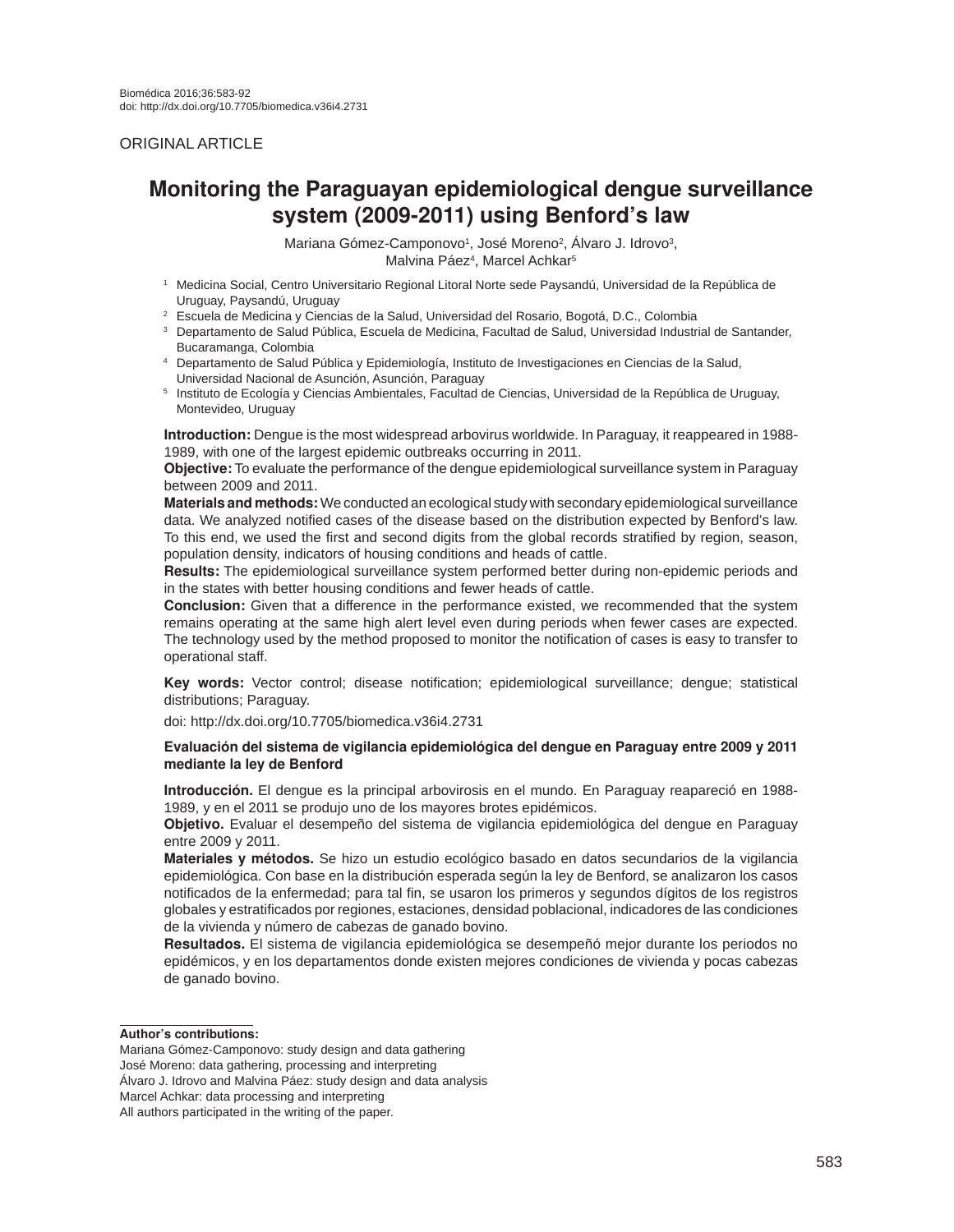**Conclusión.** Dadas las diferencias de desempeño, se recomendó que el sistema mantenga la alerta incluso cuando no se espere un mayor número de casos. El método propuesto para evaluar la notificación de casos es fácil de transferir al personal operativo.

**Palabras clave:** control de vectores; notificación de enfermedad; vigilancia epidemiológica; dengue; distribuciones estadísticas; Paraguay.

doi: http://dx.doi.org/10.7705/biomedica.v36i4.2731

Dengue is the most widespread arbovirus worldwide, and it is endemic in over 100 countries (1). Dengue virus includes four antigenically related serotypes, DENV1-4. It was reintroduced in the Americas in the late 1980's and early 1990's, causing outbreaks in Bolivia, Brazil, Ecuador, Perú and Paraguay (2).

Given that the surveillance system has been considered as one of the problems involved in controlling the disease (3), optimizing its efficiency would make it possible to implement control measures in a timely manner.

In Paraguay, outbreaks of DENV-1 reappeared from 1988-1989 (4), causing an epidemic mainly in the states of Asunción, Central, Alto Paraná and Amambay (5). DENV-3 was detected in 2002 and a significant outbreak occurred in 2007, thereby continuing the circulation of DENV-1, DENV-2 and DENV-3 (6). Also during 2007, hemorrhagic dengue appeared for the first time in the country (7). One of the last and largest epidemics occurred in 2011 (8).

Knowledge about the environment is important since dengue is a vector disease in which the diseasetransmitting mosquito travels short distances. Consideration for socioeconomic variables is also important to improve surveillance systems because in each local scenario they influence the distribution of the disease (1,9).

Regarding the epidemics of this infectious disease, epidemiological efforts aim at preventing new infections while clinical professionals engage in treating diagnosed cases. Once an epidemic is controlled, the performance of surveillance systems can be evaluated using general (10) or specific guidelines for the early detection of outbreaks (11) in order to detect possible deficiencies that should be addressed when planning for similar future contingencies.

Corresponding author:

Received: 06/04/15; accepted: 28/04/16

In a globalized world, health surveillance systems functions may change, and this should be reflected in the guidelines and in collection and evaluation methods (12,13).

The attributes of a good surveillance system are simplicity, flexibility, data quality, acceptability, sensitivity, positive predictive value, representativeness, timeliness, and stability (10,14). Bias and noise in data from surveillance systems can occur due to a number of problems, which are endogenous to the system itself, as explained by Thomas, *et al.* (15).

Usually, epidemiological surveillance systems are evaluated after epidemics occur, as there is lack of rapid evaluation methods to identify whether cases fall within expectations during the event. Fortunately, a method based on Benford's law or Newcomb-Benford law was already proposed and successfully tested during the influenza A (H1N1) pandemic (16). In our case, we used the method to evaluate two characteristics of surveillance systems: data quality and system sensitivity, in order to support the Paraguayan authorities in improving their epidemiological surveillance system for dengue between 2009 and 2011 by checking how well the data fit with an objective evaluation tool such as Benford's law.

## **Materials and methods**

## *Background*

Paraguay has over 6 million inhabitants; it has 17 states besides the capital, where political and economic powers are concentrated (figure 1). The Paraguay River divides the country geographically; the eastern region is more densely populated than the western region, which borders Bolivia and Argentina. Although it has no coasts, the Paraguay and Paraná rivers provide the country with a route to the Atlantic Ocean, which serves to export a variety of products, mainly soy and beef (figure 1).

The dengue surveillance system in Paraguay is part of the *Estrategia de Gestión Integrada,* EGI, and is organized so that any suspected febrile syndrome (17) generates a notification with a unique febrile case detection number (http://www.

Álvaro J. Idrovo, Departamento de Salud Pública, Escuela de Medicina, Facultad de Salud, Universidad Industrial de Santander, Carrera 32 N° 29-31, Bucaramanga, Colombia Phone number: (577) 634 4000, extension 3195 idrovoaj@yahoo.com.mx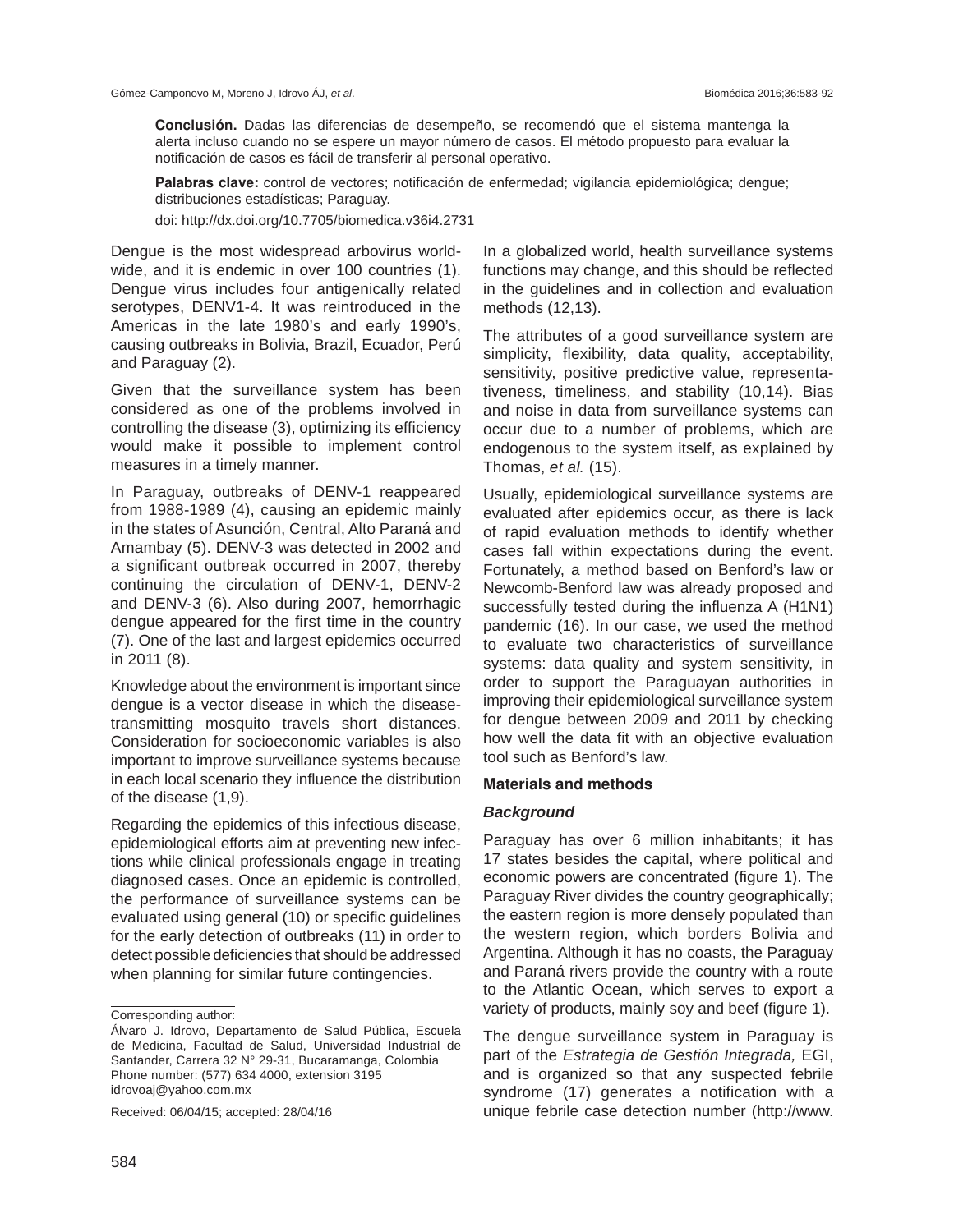

**Figure 1.** Paraguayan states and population

mspbs.gov.py/dengue/). When these cases occur, the *Unidad Epidemiológica Regional*, UER of the corresponding sanitary district (a total of 18, one in each state and in the capital) must be notified. The UER then reports to the national level.

## *Source of data*

The study used official data related to suspect dengue cases for the period 2009-2011, obtained from the *Ministerio de Salud Pública y Bienestar Social* web site (http://www.mspbs.gov.py/). The analysis included information from weeks 1 to 29 for the year 2009, weeks 1 to 10 and 12 to 29 for 2010 and weeks 5 to 52 for 2011. The weeks that were not included corresponded to periods during which there were no reports. A suspected case was defined as a case of non-specific acute febrile syndrome notified from an area with endemic circulation of dengue virus (2,18) (figure 2).

National socioeconomic data were obtained from the 2002 census conducted by the *Dirección General de Estadística, Encuestas y Censos*  (http://www.dgeec.gov.py/), in order to evaluate whether the performance was uniform at different times and country regions. We took into account earlier findings reported in the literature indicating that certain social and geographic conditions were associated with the presence of the disease (18- 20). The data included population, percentage of households with dirt floors and other better types, percentage of households that burn or bury garbage and percentage of households without electricity. We also collected data on the number of heads of cattle registered with the *Ministerio de Agricultura y Ganadería* (http://www.mag.gov.py/) since land use



**Figure 2.** Weekly occurrence of dengue in Paraguay (2009-2011)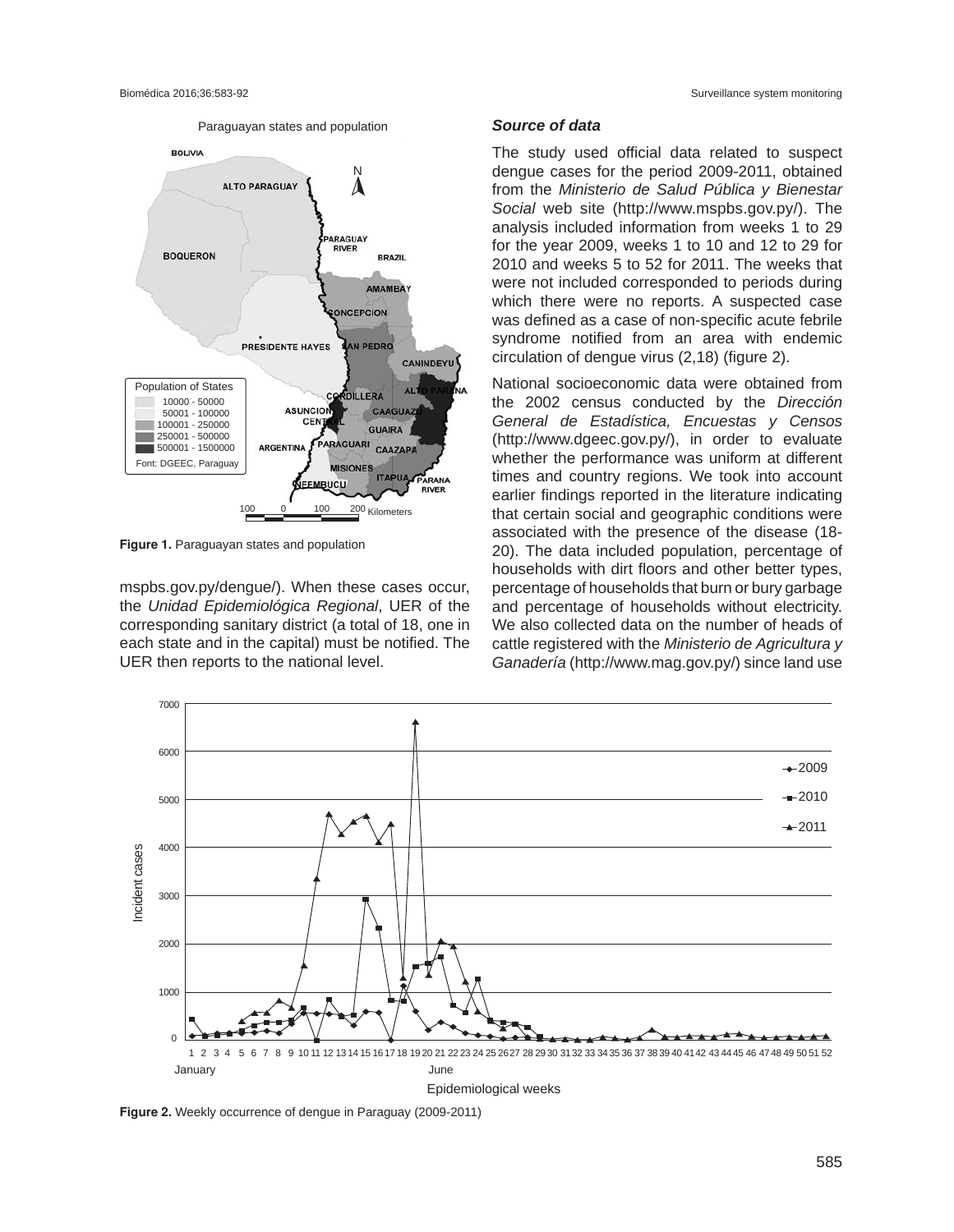practices such as intensive livestock farming could be associated with the occurrence of arbovirus infections outbreaks (21).

### *Evaluation using Benford's law*

Benford's law states that for a determined set of numbers, those whose first digit is 1 will appear more frequently than those beginning with other digits. This principle has been verified as a normal distribution pattern in nature, and there is a satisfactory mathematical explanation for it (22) indicating that it applies to dimensionless quantities and, therefore, that numerical values do not depend on measurement units. This distribution is common in the analysis of a health event, i.e., data can be counted and analyzed according to individual units (such as cases of an illness) or based on average values for thousands or hundreds of thousands of persons (such as rates). Although algebraically the process is not complex, we do not develop it herein. Nevertheless, the information that we consulted enabled us to conclude that the "distribution of distributions" of a sampling of natural count data does fit with Benford's Law.

Formally, this can be expressed as  $P(d_1)$ =log  $[1+(1=d_1)], d_1=1, 2, \ldots, 9$ , where for a series of numbers,  $P(d_1)$  is the probability that a digit will be the first number (22). Numerous researchers have applied the law to different kinds of data (22,23) since Benford's original paper (24) was first published. For instance, population numbers, death rates, lengths of rivers and non-fraudulant financial and electoral data have been found to fit the distribution (22,23). The scientific literature provides some explanations for Benford's law (25,26), for instance, the good fit of the Newcomb-Benford law to empirical data responds to the fact that the frequency with which objects occur in 'nature' is inverse to their size. Very small objects occur much more frequently than small ones, which in turn occur more frequently than large ones, and so on. This can be applied to epidemiological surveillance systems, in which few cases are reported more frequently than many cases and epidemic curves are distributed across multiple orders of magnitude (ones, tens, hundreds, etc.) (27).

Using a similar logic, when measured values are known, the second digit can be evaluated to assess subtler differences resulting from *a posteriori* changes, and small changes alone may be sufficient to achieve a target distribution. The second digit is

useful mainly when data have many zeros, thereby enabling more observations to be included in the analysis (16). In this case, the expected occurrence of each digit results from the following equation:

$$
P(d_2) = \sum_{k=1}^{9} \log_{10} (1 + (10k + d_2)^{-1}), d_2 = 0, 1, 2, ..., 9,
$$

where  $P(d_2)$  is the probability of a digit being the second number (23,28).

For the present evaluation, we performed an overall analysis using weekly data reported by the 18 UERs in Paraguay. We analyzed the data from each year and stratified them in six regions: North (Amambay, Concepción, and San Pedro); West-Central (Central, Cordillera, and Paraguarí); East-Central (Alto Paraná, Caaguazú, Caazapá, Canindeyú, and Guaira); South (Itapúa, Misiones, and Ñeembucú); Chaco (Alto Paraguay, Boquerón, and Presidente Hayes), and the Metropolitan Region (Asunción), as well as in the four seasons and the quartiles for the other variables previously mentioned.

## *Statistical analysis*

We used  $\chi^2$  and log-likelihood ratio tests to assess the fit of the reported number of dengue cases to Benford's law. We also calculated correlations between variables to explore the potential covariation and redundancy of information among the variables analyzed. The analyses were conducted with the Stata 11® statistical software (Stata Corporation, USA) using the digdis module developed by Ben Jann (ETH Zurich).

## **Results**

Figure 2 shows dengue cases reported by epidemiological week. Two notable results are the periods during which there were no reports, and reports with zero cases. An overall evaluation of the surveillance system performance based on the first digit (figure 3) showed that it did not fit Benford's law (χ*<sup>2</sup>* log-likelihood, p*<*0.001), since it appeared many more times than was expected (37.4% vs. 30.1%), and the digits 4 (7.5% vs. 9.7%), 6 (6.1% vs. 6.7%), and 8 (4.3% vs. 5.1%) appeared less than expected (p>0.05, Pearson's  $\chi^2$  test). Nevertheless, when we evaluated the second digit we observed that it fit the distribution expected for these digits (figure 3).

Table 1 summarizes the stratified analysis, which showed that the behavior of the first digit fitted Benford's law for 2009 in the west-central region during summer and in those states with more population, better housing conditions and fewer heads of cattle. The behavior of the second digit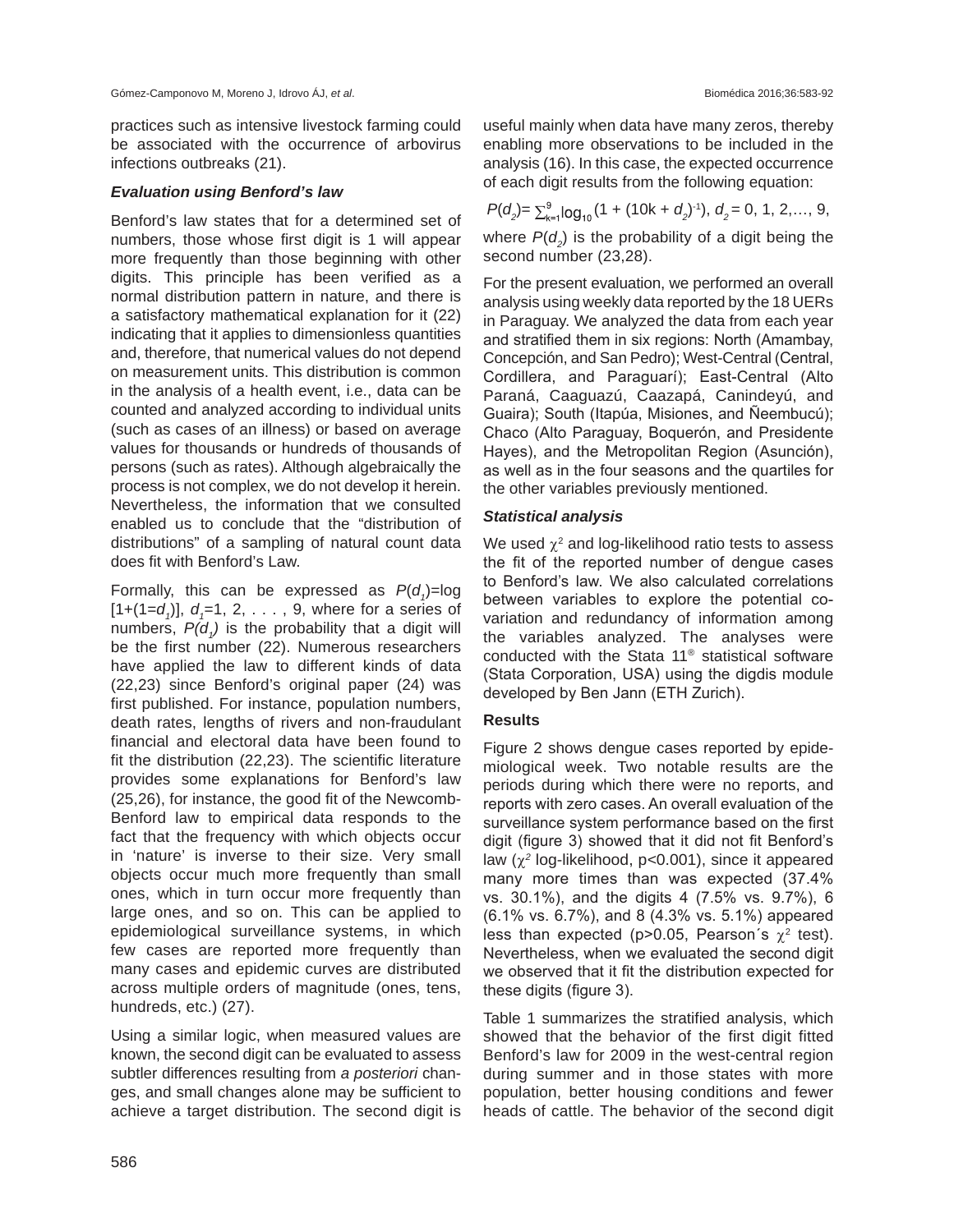Biomédica 2016;36:583-92 Surveillance system monitoring



Figure 3. First- and second-digit frequencies for the Benford distribution of weekly reports The upper and lower lines represent, respectively, the upper and lower limits of the confidence interval for the estimation of the expected mean of number of cases under de Benford's law assumption (middle line).

also fitted Benford's law, except for certain categories, such as autumn and spring seasons, the third and fourth population quartiles, the first and second quartiles of households with dirt floors, the third quartile of burning garbage and the highest quartile of heads of cattle. On the other hand, population variables were negatively correlated with variables reflecting poor housing conditions (table 2), and these latter variables were strongly correlated with each other.

## **Discussion**

It is important to note that the behavior of the first digit did not fit Benford's law, with the following exceptions: The west-central region, summer months, the more densely populated states with fewer households with dirt floors and fewer households burning or burying garbage, households with better access to electricity and places with fewer heads of cattle. These data suggest that epidemiological surveillance performed better in the states of Central, Cordillera and Paraguarí (west-central). However, given the high number of zeros, it was necessary to take into account the second digit, with which we observed a better fit with Benford's law. The analysis with the second digit was also useful to evaluate the problem of differences in the number of cases due to significant reporting irregularities.

In general, the strong association among variables related to housing conditions indicates precarious services in the immediate surroundings, which may also be related to a higher vector density in the periphery of urban centers, where poor sanitation is often more frequent and the microclimate contributes to the increase in mosquito populations (29-31).

It is worth noting that we observed a better fit during summer months both with the first and second digits. Using the second digit to analyze housing and environment conditions at state level improved the possibility of identifying those states with more notification problems.

These findings suggest that dengue epidemiological surveillance in Paraguay has generally performed well, especially in more urbanized states with less heads of cattle, during summer months and during periods with a low occurrence of dengue, which may be explained by the fact that dengue outbreaks generally occur during hot months, when the environmental conditions are ideal for vector proliferation, i.e., high temperatures and moderate to high relative humidity. Besides, *Aedes aegypti* is an urban mosquito that makes use of available infrastructure for its reproduction (32,33).

The analysis took into account the geographic distribution and housing conditions in the localities, and we obtained information pertaining to the behavior of the disease and its distribution in the region. It is a well-known fact that the quality of the data provided by an epidemiological surveillance system is crucial to make appropriate and timely decisions (15). The case definition of dengue used by a surveillance system should be carefully studied, given the evidence found in Brazil that suggests that under-reporting is directly related to the quality of the data (15,34,35).

Some authors have not found any particular patterns associated with unfavorable socioeconomic conditions (9,33,36), while the work by Barcellos, *et al.* (37) in Porto Alegre associated dengue cases with favorable socioeconomic conditions.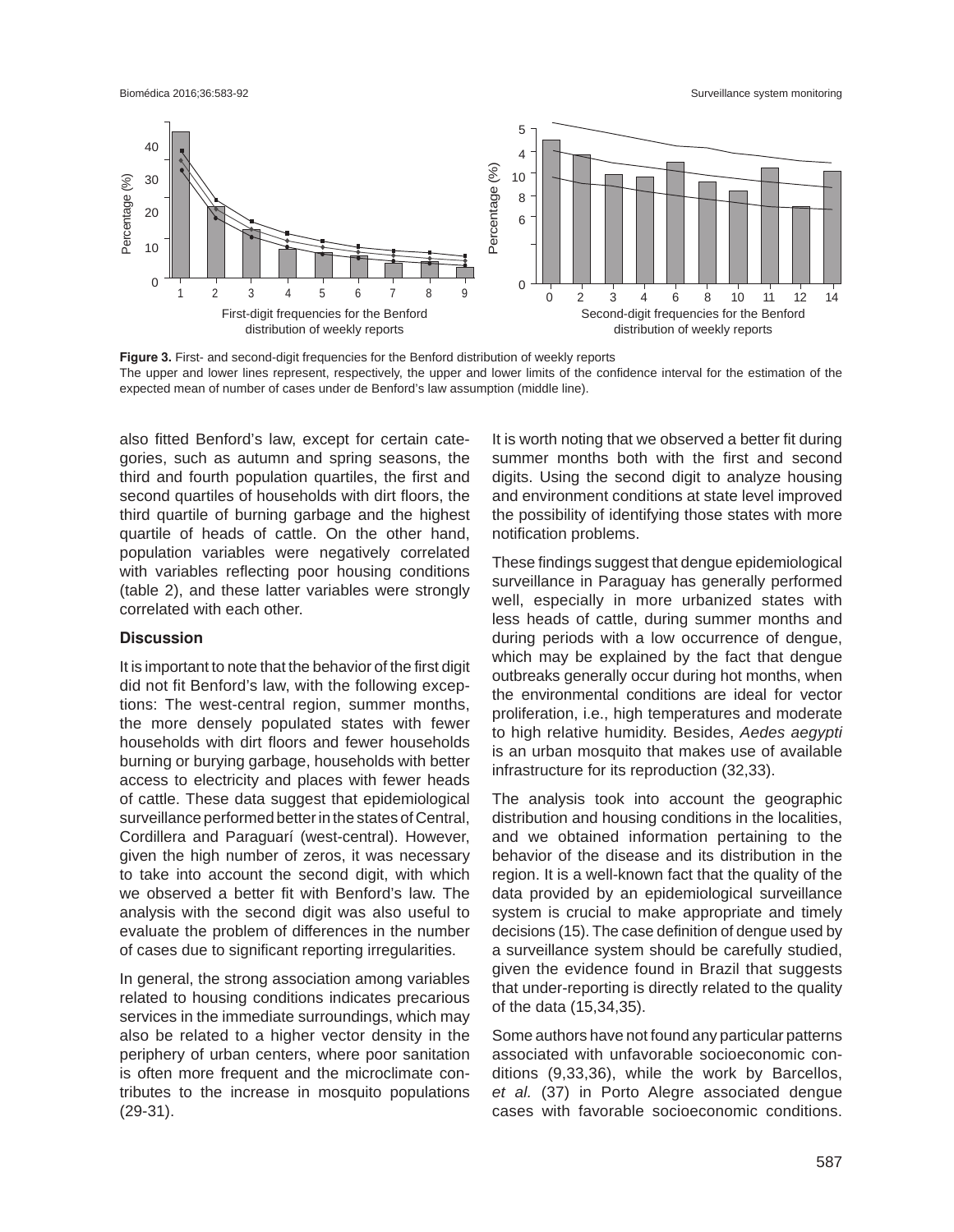## Gómez-Camponovo M, Moreno J, Idrovo ÁJ, *et al*. Biomédica 2016;36:583-92

**Table 1.** Fit of the Paraguayan epidemiological dengue surveillance data with Benford´s law (first and second digits), according to variables under study\*

|                                     | <b>First digit</b>  |                       |                                    | <b>Second digit</b> |                       |                         |
|-------------------------------------|---------------------|-----------------------|------------------------------------|---------------------|-----------------------|-------------------------|
| <b>Variables</b>                    | Analyzable<br>cases | Pearson's<br>$\chi^2$ | Log-likelihood Analyzable<br>ratio | cases               | Pearson's<br>$\chi^2$ | Log-likelihood<br>ratio |
|                                     |                     | p-value               | p-value                            |                     | p-value               | p-value                 |
| Year                                |                     |                       |                                    |                     |                       |                         |
| 2009 (endemic)                      | 322                 | 0.70                  | 0.67                               | 126                 | 0.76                  | 0.78                    |
| 2010 ("pre-epidemic")               | 362                 | <0.00                 | <0.00                              | 181                 | 0.86                  | 0.86                    |
| 2011 (epidemic)                     | 534                 | <0.00                 | < 0.00                             | 284                 | 0.50                  | 0.51                    |
| Region                              |                     |                       |                                    |                     |                       |                         |
| <b>West-Central</b>                 | 253                 | 0.51                  | 0.46                               | 141                 | <0.00                 | <0.00                   |
| East-Central                        | 334                 | 0.01                  | 0.01                               | 156                 | 0.76                  | 0.77                    |
| Chaco                               | 121                 | 0.07                  | 0.03                               | 36                  | 0.59                  | 0.48                    |
| Metropolitan                        | 99                  | 0.67                  | $\Omega$                           | 84                  | 0.15                  | 0.13                    |
| North                               | 242                 | 0.01                  | 0.01                               | 143                 | 0.31                  | 0.27                    |
| South                               | 169                 | 0.01                  | <0.00                              | 31                  | 0.81                  | 0.75                    |
| Seasons                             |                     |                       |                                    |                     |                       |                         |
| Summer                              | 415                 | 0.13                  | 0.10                               | 213                 | 0.27                  | 0.25                    |
| Fall                                | 542                 | 0.01                  | 0.01                               | 303                 | 0.02                  | 0.03                    |
| Winter                              | 147                 | <0.00                 | < 0.00                             | 35                  | 0.43                  | 0.20                    |
| Spring<br>Population                | 114                 | <0.00                 | <0.00                              | 40                  | <0.00                 | <0.00                   |
| $1st$ quartile                      | 215                 | $\overline{0}$        | $\mathbf 0$                        | 50                  | 0.87                  | 0.86                    |
| 2 <sup>nd</sup> quartile            | 284                 | <0.00                 | <0.00                              | 142                 | 0.44                  | 0.44                    |
| 3rd quartile                        | 343                 | 0.01                  | 0.01                               | 128                 | 0.03                  | 0.04                    |
| 4 <sup>th</sup> quartile            | 376                 | 0.42                  | 0.42                               | 271                 | 0.02                  | 0.02                    |
| Houses with dirt floor (%)          |                     |                       |                                    |                     |                       |                         |
| $1st$ quartile                      | 476                 | 0.69                  | 0.66                               | 339                 | 0.06                  | 0.06                    |
| 2 <sup>nd</sup> quartile            | 254                 | <0.00                 | <0.00                              | 73                  | 0.05                  | 0.05                    |
| 3 <sup>rd</sup> quartile            | 303                 | <0.00                 | <0.00                              | 135                 | 0.11                  | 0.15                    |
| 4 <sup>th</sup> quartile            | 185                 | <0.00                 | <0.00                              | 44                  | 0.43                  | 0.39                    |
| Houses burning or burying trash (%) |                     |                       |                                    |                     |                       |                         |
| $1st$ quartile                      | 440                 | 0.19                  | 0.16                               | 336                 | 0.17                  | 0.18                    |
| 2 <sup>nd</sup> quartile            | 255                 | 0.05                  | 0.03                               | 86                  | 0.59                  | 0.57                    |
| 3 <sup>rd</sup> quartile            | 325                 | 0.02                  | 0.02                               | 123                 | 0.03                  | 0.06                    |
| 4 <sup>th</sup> quartile            | 198                 | <0.00                 | < 0.00                             | 46                  | 0.90                  | 0.89                    |
| Houses without electricity (%)      |                     |                       |                                    |                     |                       |                         |
| 1 <sup>st</sup> quartile            | 434                 | 0.11                  | 0.08                               | 297                 | 0.14                  | 0.14                    |
| 2 <sup>nd</sup> quartile            | 273                 | 0.12                  | 0.06                               | 89                  | 0.17                  | 0.14                    |
| 3 <sup>rd</sup> quartile            | 339                 | <0.00                 | <0.00                              | 152                 | 0.42                  | 0.39                    |
| 4 <sup>th</sup> quartile            | 172                 | <0.00                 | 0.00                               | 53                  | 0.53                  | 0.48                    |
| Heads of cattle                     |                     |                       |                                    |                     |                       |                         |
| $1st$ quartile                      | 434                 | 0.11                  | 0.08                               | 297                 | 0.14                  | 0.14                    |
| 2 <sup>nd</sup> quartile            | 216                 | <0.00                 | <0.00                              | 33                  | 0.71                  | 0.63                    |
| 3 <sup>rd</sup> quartile            | 323                 | <0.00                 | 0.00                               | 151                 | 0.14                  | 0.15                    |
| 4 <sup>th</sup> quartile            | 245                 | 0.05                  | 0.03                               | 110                 | 0.04                  | 0.02                    |

\*First and second digit comparisons between observed data and expected ones; p-values under 0.05 indicate rejection of the Benford's law either by means of the  $\chi^2$  or the likelihood tests.

**Table 2.** Spearman correlations between variables with state attributes

|                                         | (1)        | (2)       | (3)       | (4)     |
|-----------------------------------------|------------|-----------|-----------|---------|
| (1) Population                          |            |           |           |         |
| (2) Houses with dirt floor (%)          | $-0.5893*$ |           |           |         |
| (3) Houses burning or burying trash (%) | $-0.1971*$ | $0.771*$  |           |         |
| (4) Houses without electricity (%)      | $-0.7812*$ | $0.8122*$ | $0.4014*$ |         |
| (5) Heads of cattle                     | $-0.5624*$ | $0.6718*$ | $0.2941*$ | 0.8308* |

 $*$  p<0.01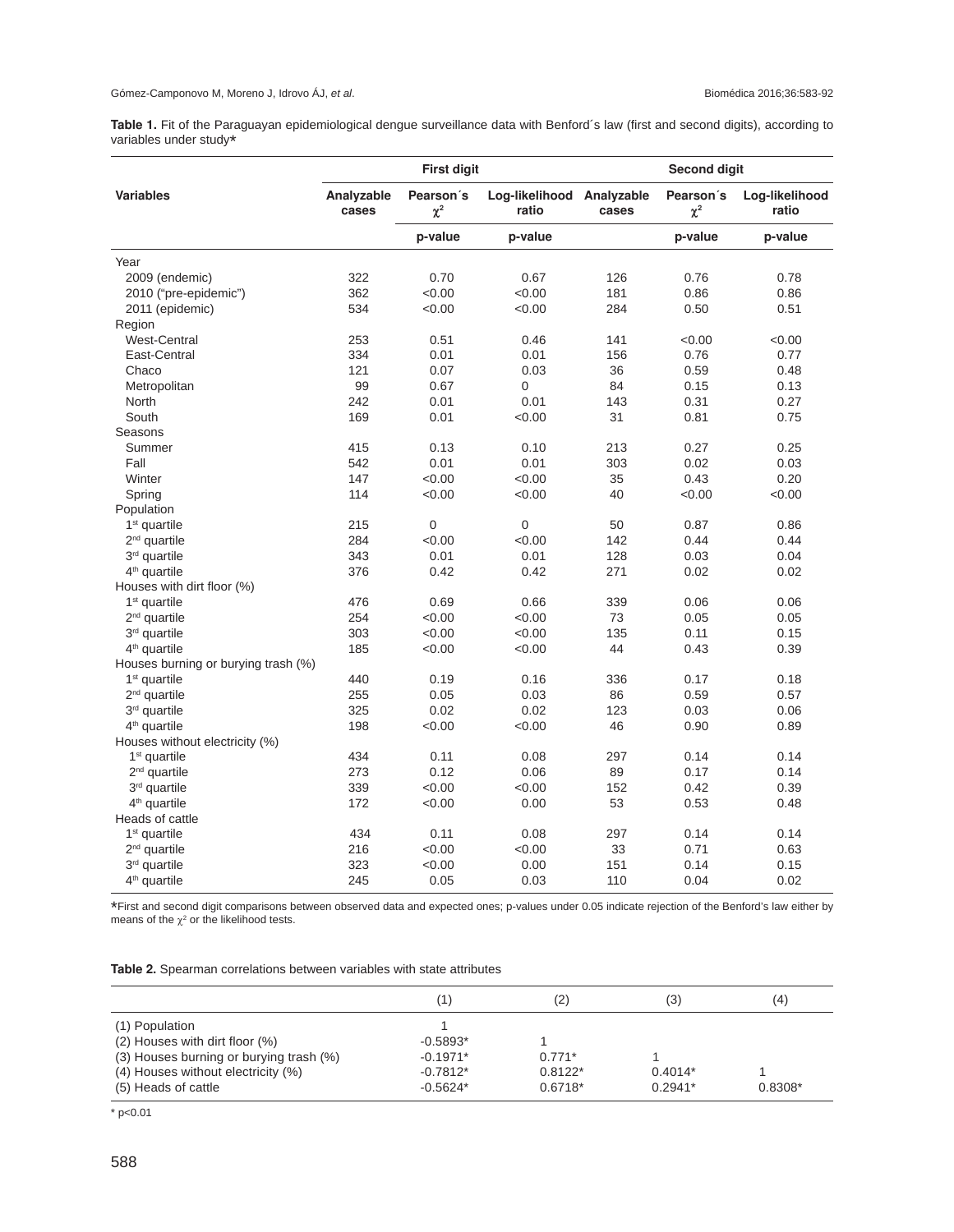The relationship of these variables to dengue may be due to unclear socioeconomic segmentation in the city and the location of sectors with better conditions near those with poor conditions (38,39). Significant population mobility may also explain the mosquito's unexpected spatial distribution pattern (38).

Nevertheless, it is accepted that the proliferation of the vector increases when conditions are favorable to its reproduction (20,38,40), including socioeconomic conditions (39).

The method developed by Buckeridge, *et al.* is the only one known to us that also evaluates certain characteristics of surveillance systems. This method uses algorithms that require the processing of a large number of data and analysis by statisticians and experts (41), and, therefore, its widespread application in contexts such as Latin America would be difficult. On the other hand, the method we propose has the advantage of requiring little data while providing robust results.

However, as a mathematical law, the results should be considered to reflect only what is expected, i.e., that cases that do not conform to the expected behavior, indicate, in principle, "abnormality", but only with regard to the desired results under the law. In other words, the law is applicable to the occurrence of unexpected frequencies during an epidemic, which is an indication of a system's poor performance or an uncommon situation with respect to the epidemiological phenomenon analyzed.

In fact, as a mathematical model, Benford's law only constitutes an approach to explain an expected model of the frequency of the number of cases of a disease. However, the fact that the disease being analyzed does not fit the law implies the need for a deeper perspective, either because the surveillance system is incorrectly reporting the figures related to the epidemic or, given the nature of the phenomenon, it is not plausible for it to fit the law.

The lack of fit of the data to Benford's law is also apparent during the initial phase of an epidemic when there are reporting problems, as well as in other circumstances (16). Consequently, this type of surveillance systems evaluation applies ideally when notifications are increasing in order to make the needed real-time corrections and fits.

A limitation of the present study is the use of secondary data, which may reflect under-reporting due to difficulties in accessing health services. In

addition, asymptomatic cases are frequent and affect the quality of the data whose spatial reach at state level is also a limiting factor. If more disaggregated data were available, problems could be detected for smaller areas and the difficulties for obtaining better quality data could be investigated.

Furthermore, the socioeconomic information came from the last census (2002) because it provided disaggregated data for the variables included in the study. Nevertheless, a recent study (42) did not find large changes in socioeconomic conditions since the last census.

Another limitation is that results are not the same for all types of data or under all circumstances (26). Therefore, unlike our first study (16), the present work focused on dengue and incorporated variables that addressed the conditions present in the region. In other studies, the authors used this methodology to evaluate data of social interest, such as responses to surveys, and found different fits in terms of Benford's law (43). They also considered the lack of fit to the law as a red flag, and given the "generalizability" (44) of the technique, they recommended complementing it with additional *a posteriori* analyses.

Therefore, the way the process is conducted (16) in a given system should be considered to make timely adjustments to plans and redirect resources.

The present study made it possible to identify states where there was a fit with Benford's law and, therefore, we deemed it successful in terms of contributing to prioritizing actions and improving resources distribution (45). In addition, this is the first epidemiological study to incorporate the use of the second digit, and confirm its potential usefulness when the surveillance system reports a high number of zeros.

In conclusion, our findings may be useful to the ongoing epidemiological surveillance of dengue, as it was possible to identify when the system performed best, i.e., when a possible increase in incidences was expected, such as during summer months. We suggested keeping the system functioning at the same level during all seasons (46).

Surveillance systems should continue to investigate, innovate and incorporate new technologies that enable rapid estimations and that have demonstrated their ability to respond to disease activity in a more timely manner (13,47).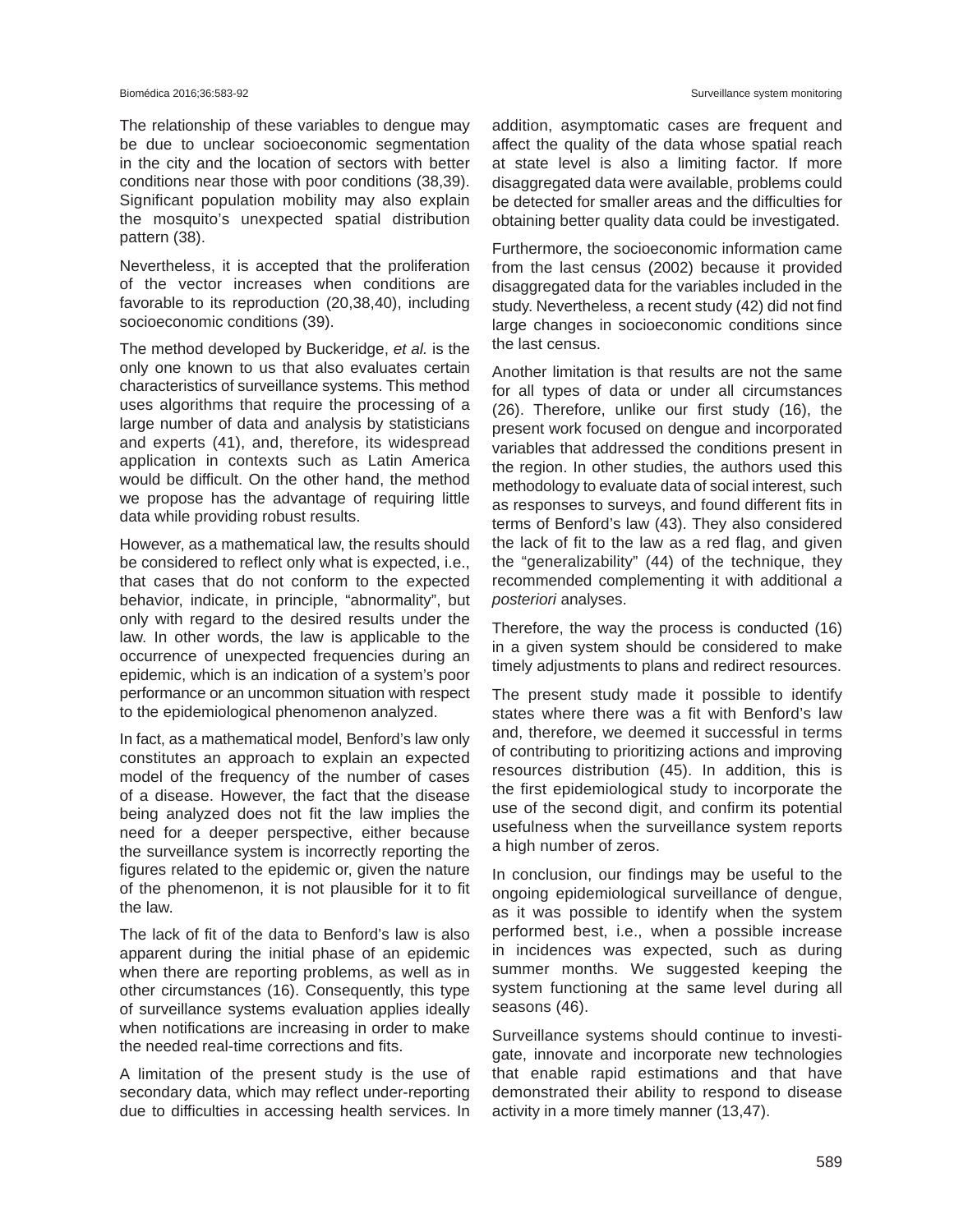On the other hand, those who have searched for accessible techniques that quickly provide information in real-time (48), the so-called epidemic intelligence, indicate that few tools have been designed to enable using numbers in absolute terms in the field of public health because the conditions needed to develop them for traditional health surveillance indicators do not always exist (49).

In this sense, research is necessary in order to quickly improve quality and obtain alerts regarding the performance of case notification. This is important since surveillance data is crucial to address issues related to control and prevention activities, such as identifying at-risk groups and monitoring the effectiveness of interventions (46).

To be effective, surveillance systems should respond to the evaluation system and its various established procedures (50). We consider the comparison of the observed distribution of digits with those expected by Benford's law to be a technological development, which is relatively easy to implement at the operational level, and detects problems in the notification system, as already mentioned. Thereafter, health authorities will need to monitor more closely zones with performances that differ from what was expected.

Finally, we were able to recommend a process with well-defined steps, which combines internal and external evaluations that would help in the implementation of necessary measures.

Moreover, the method could contribute to the prevention of neglected diseases by using costeffective public health interventions (51). Benford's law allows for an objective evaluation of surveillance systems data quality, which is one of the characteristics included in the Centers for Disease Control and Prevention (CDC) guidelines (10) to ensure better disease surveillance.

## **Conflicts of interest**

The authors declare that they have no conflicts of interest.

## **Funding**

The authors financed the study.

#### **References**

1. **Wilder-Smith A, Renhorn KE, Tissera H, Abu Bakar S, Alphey L, Kittayapong P,** *et al***.** DengueTools: Innovative tools and strategies for the surveillance and control of dengue. Glob Health Action. 2012;5:17273. http://dx.doi. org/10.3402/gha.v5i0.17273

- 2. **Pan American Health Organization.** Hemispheric plan to expand and intensify efforts to combat *Aedes aegypti*. Caracas: PAHO; 1997. Date of access: August 10, 2013. Available from: http://www1.paho.org/english/Hcp/Hct/ doc406.pdf
- 3. **Camacho T, de la Hoz F, Cárdenas V, Sánchez C, de Calderón L, Pérez L,** *et al***.** Incomplete surveillance of a dengue-2 epidemic in Ibagué, Colombia, 1995-1997. Biomédica 2004;24:174-82. http://dx.doi.org/10.7705/ biomedica.v24i2.1263
- 4. **Giménez VPE, Carpinelli MM, Ferreira L, Rovira C.** Evaluation of the vulnerability to acquire hemorrhagic dengue in adult patients attending the Instituto de Investigaciones en Ciencias de la Salud in 2007. Mem Inst Investig Cienc Salud. 2009;7:45-9.
- 5. **Benítez-Leite S, Machi M, Gibert E, Rivarola K.** Conocimientos, actitudes y prácticas acerca del dengue en un barrio de Asunción. Rev Chil Pediatr. 2002;73:64-72. http:// dx.doi.org/10.4067/S0370-41062002000100013
- 6. **Matheus S, Meynard JB, Lavergne A, Girod R, Moua D, Labeau B,** *et al***.** Dengue-3 outbreak in Paraguay: Investigations using capillary blood samples on filter paper. Am J Trop Med Hyg. 2008;79:685-7.
- 7. **Ministerio de Salud Pública y Bienestar Social.** Epidemia de dengue en Paraguay. Boletín Epidemiológico Semanal. 2007;13:1-2. Date of access: August 17, 2013. Available from: http://reliefweb.int/sites/reliefweb.int/files/resources/ D991CF10AFDEFFBCC12572C1004007AA-Reporte\_ completo.pdf.
- 8. **Arbo A.** New guidelines for treatment of dengue. Pediatría (Asunción). 2011;38:8-38.
- 9. **Machado JP, Oliveira RM, Souza-Santos R.** Análise espacial da ocorrência de dengue e condições de vida na cidade de Nova Iguaçu, Estado do Rio de Janeiro, Brasil. Cad Saúde Pública. 2009;25:1025-34. http://dx.doi. org/10.1590/S0102-311X2009000500009
- 10. **German RR, Lee LM, Horan JM, Milstein RL, Pertowski CA, Waller MN,** *et al***.** Updated guidelines for evaluating public health surveillance systems: Recommendations from the Guidelines Working Group. MMWR Recomm Rep. 2001;50:1-35.
- 11. **Buehler JW, Hopkins RS, Overhage JM, Sosin DM, Tong V, Group CDCW.** Framework for evaluating public health surveillance systems for early detection of outbreaks: Recommendations from the CDC Working Group. MMWR Recomm Rep. 2004;53:1-11.
- 12. **Sánchez-Tarragó N, Arriola-Martínez Y.** La vigilancia epidemiológica internacional en Cuba 2009-2011. Rev Cubana Salud Pública. 2014;40:317-30.
- 13. **Oliveira CM, Cruz MM.** Health Surveillance System in Brazil: Advances and challenges. Saúde Debate. 2015;39:255-67. http://dx.doi.org/10.1590/0103-110420151040385
- 14. **Caro-Murillo AM, Moreno-Iribas C, Irisarri F, Aldaz P, Napal V, Varela Santos C,** *et al***.** Evaluation of the surveillance system for human immunodeficiency virus infections of Navarra, Spain, 1985-2003. Rev Esp Salud Pública. 2007;81:387-98.
- 15. **Thomas EG, McCaw JM, Kelly HA, Grant KA, McVernon J.** Quantifying differences in the epidemic curves from three influenza surveillance systems: A nonlinear regression analysis. Epidemiol Infect. 2015;143:427-49. http://dx.doi. org/10.1017/S0950268814000764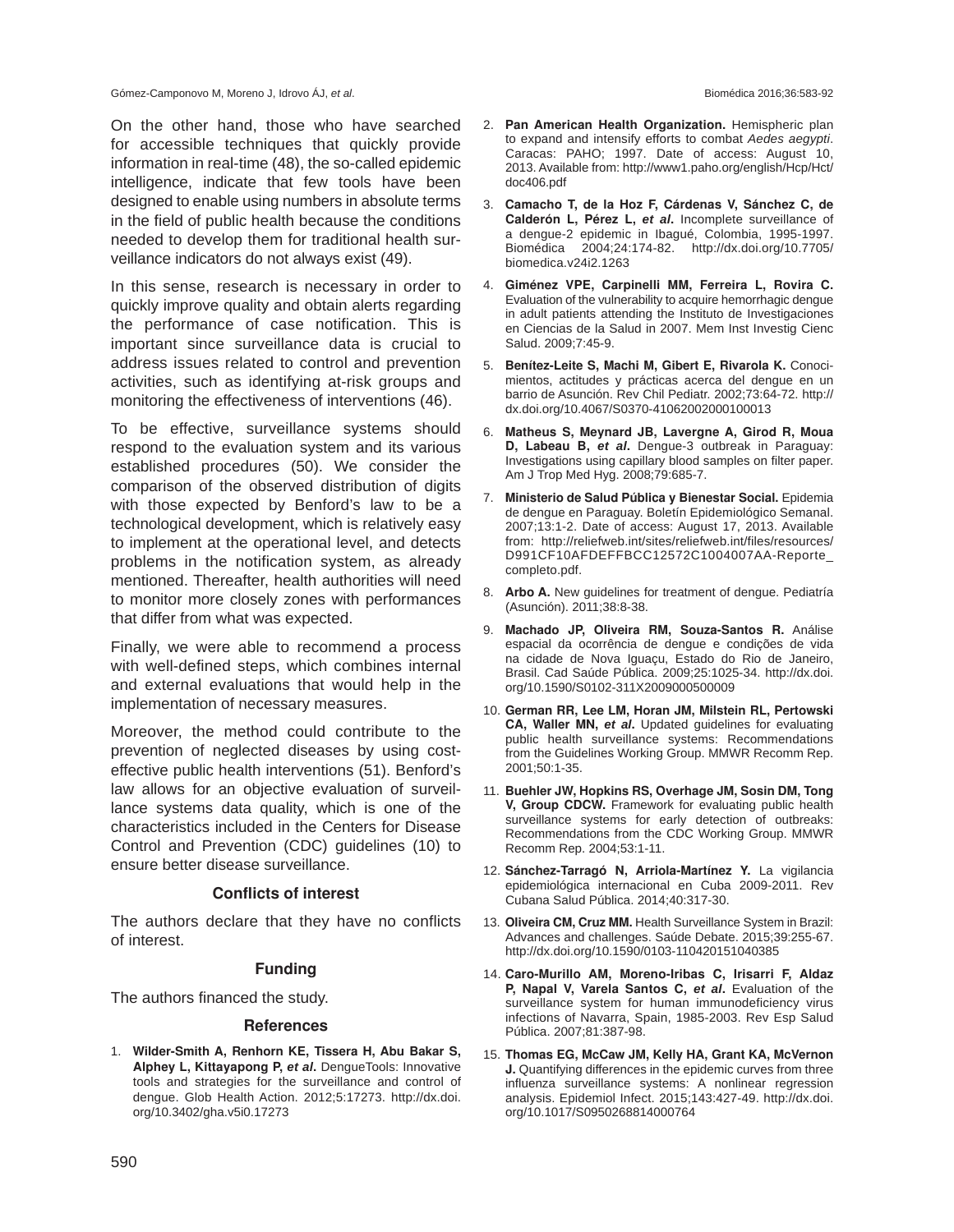- 16. **Idrovo AJ, Fernández-Niño JA, Bojórquez-Chapela I, Moreno-Montoya J.** Performance of public health surveillance systems during the influenza A(H1N1) pandemic in the Americas: Testing a new method based on Benford's Law. Epidemiol Infect. 2011;139:1827-34. http://dx.doi.org/10. 1017/S095026881100015X
- 17. **Vilcarromero S, Casanova W, Ampuero JS, Ramal-Asayag S, Siles C, Díaz G,** *et al***.** Lessons learned in the control of *Aedes aegypti* to address dengue and the emergency of chikungunya in Iquitos, Perú. Rev Peru Med Exp Salud Pública 2015;32:172-8.
- 18. **Deen JL, Harris E, Wills B, Balmaseda A, Hammond SN, Rocha C,** *et al***.** The WHO dengue classification and case definitions: Time for a reassessment. Lancet. 2006;368:170-3. http://dx.doi.org/10.1016/S0140-6736(06)69006-5
- 19. **Chowell G, Cazelles B, Broutin H, Munayco CV.** The influence of geographic and climate factors on the timing of dengue epidemics in Perú, 1994-2008. BMC Infect Dis. 2011;11:164. http://dx.doi.org/10.1186/1471-2334-11-164
- 20. **Cordeiro R, Donalisio MR, Andrade VR, Mafra AC, Nucci LB, Brown JC,** *et al***.** Spatial distribution of the risk of dengue fever in southeast Brazil, 2006-2007. BMC Public Health. 2011;11:355. http://dx.doi.org/10.1186/1471-2458- 11-355
- 21. **Nieto NC, Khan K, Uhllah G, Teglas MB.** The emergence and maintenance of vector-borne diseases in the Khyber Pakhtunkhwa Province, and the Federally Administered Tribal Areas of Pakistan. Front Physiol. 2012;3:250. http:// dx.doi.org/10.3389/fphys.2012.00250
- 22. **Hill T.** The first digit phenomenon. American Scientist.1998;86. Date of access: September 12. 2013. Available from: http:// people.math.gatech.edu/~hill/publications/PAPER%20 PDFS/TheFirstDigitPhenomenonAmericanScientist1996.pdf.
- 23. **Durtschi C HW, Pacini C.** The effective use of Benford's law to assist in detecting fraud in accounting data. Journal of Forensic Accounting. 2004;5:17-34.
- 24. **Benford F.** The law of anomalous numbers. Proc Am Philos Soc. 1938;78:551-72.
- 25. **Fewster RM.** A simple explanation of Benford's law. American Statistician. 2009;63 26-32. http://dx.doi.org/10. 1198/tast.2009.0005
- 26. **Raimi RA.** The first digit problem. Am Math Mon. 1976;83: 521-38. http://dx.doi.org/10.2307/2319349
- 27. **Brown RJ.** Benford's Law and the screening of analytical data: The case of pollutant concentrations in ambient air. Analyst. 2005;130:1280-5. http://dx.doi.org/10.1039/ b504462f
- 28. **Nigrini MJ, Miller SJ.** Data diagnostics using second-order tests of Benford's Law. Auditing: A Journal of Practice & Theory. 2009;28:305-24. http://dx.doi.org/10.2308/aud. 2009. 28.2.305
- 29. **Barrera R.** Spatial stability of adult *Aedes aegypti* populations. Am J Trop Med Hyg. 2011;85:1087-92. http://dx.doi. org/10.4269/ajtmh.2011.11-0381
- 30. **Dieng H, Saifur RG, Ahmad AH, Salmah MR, Aziz AT, Satho T,** *et al***.** Unusual developing sites of dengue vectors and potential epidemiological implications. Asian Pac J Trop Biomed. 2012;2:228-32. http://dx.doi.org/10.1016/S2221- 1691(12)60047-1
- 31. **Sutherst RW.** Global change and human vulnerability to vector-borne diseases. Clin Microbiol Rev. 2004;17:136-73. http://dx.doi.org/10.1128/CMR.17.1.136-173.2004
- 32. **Maciel-de-Freitas R, Marques WA, Peres RC, Cunha SP, Lourenço-de-Oliveira R.** Variation in *Aedes aegypti* (Diptera: Culicidae) container productivity in a slum and a suburban district of Rio de Janeiro during dry and wet seasons. Mem Inst Oswaldo Cruz. 2007;102:489-96. http:// dx.doi.org/10.1590/S0074-02762007005000056
- 33. **Teixeira TR, Cruz OG.** Spatial modeling of dengue and socio-environmental indicators in the city of Rio de Janeiro, Brazil. Cad Saúde Pública. 2011;27:591-602. http://dx.doi. org/10.1590/S0102-311X2011000300019
- 34. **Duarte HH, Franca EB.** Data quality of dengue epidemiological surveillance in Belo Horizonte, Southeastern Brazil. Rev Saúde Pública. 2006;40:134-42. http://dx.doi. org/10.1590/S0034-89102006000100021
- 35. **Toledo AL, Escosteguy CC, Medronho RA, Andrade FC.** Reliability of the final dengue diagnosis in the epidemic occurring in Rio de Janeiro, Brazil, 2001-2002. Cad Saúde Pública. 2006;22:933-40. http://dx.doi.org/10.1590/S0102- 311X2006000500006
- 36. **Mondini A, Chiaravalloti Neto F.** Socioeconomic variables and dengue transmission. Rev Saúde Pública. 2007;41:923- 30. http://dx.doi.org/10.1590/S0034-89102007000600006
- 37. **Barcellos C, Pustai AK, Weber MA, Brito MR.** Identificação de locais com potencial de transmissão de dengue em Porto Alegre através de técnicas de geoprocessamento. Rev Soc Bras Med Trop. 2005;38:246-50. http://dx.doi.org/10.1590/ S0037-86822005000300008
- 38. **Souza LS, Barata RC.** intraurbanos na distribuição de dengue em C Diferenciais uiabá, 2007 e 2008. Rev Bras Epidemiol. 2012;15:761-70. http://dx.doi.org/10.1590/ S1415-790X2012000400008
- 39. **Thammapalo S, Chongsuvivatwong V, Geater A, Dueravee M.** Environmental factors and incidence of dengue fever and dengue haemorrhagic fever in an urban area, Southern Thailand. Epidemiol Infect. 2008;136:135- 43. http://dx.doi.org/10.1017/S0950268807008126
- 40. **Pessanha JE, Caiaffa WT, Kroon EG, Proietti FA.** Dengue em três distritos sanitários de Belo Horizonte, Brasil: inquérito soroepidemiológico de base populacional, 2006 a 2007. Rev Panam Salud Pública. 2010;27:252-8. http:// dx.doi.org/10.1590/S1020-49892010000400003
- 41. **Buckeridge DL, Okhmatovskaia A, Tu S, O'Connor M, Nyulas C, Musen MA.** Predicting outbreak detection in public health surveillance: Quantitative analysis to enable evidence-based method selection. AMIA Annu Symp Proc. 2008;2008:76-80.
- 42. **Dirección General de Estadística, Encuestas y Censos.** Encuesta permanente de hogares, 2009. Date of access: August 23, 2013. Available from: http://www.dgeec.gov.py/ Publication/index.php#nogo.
- 43. **Judge G, Schechter L.** Detecting problems in survey data using Benford's Law. Journal of Human Resources. 2009;44:1-24.
- 44. **Beer TW.** Terminal digit preference: Beware of Benford's law. J Clin Pathol. 2009;62:192. http://dx.doi.org/10.1136/ jcp.2008.061721